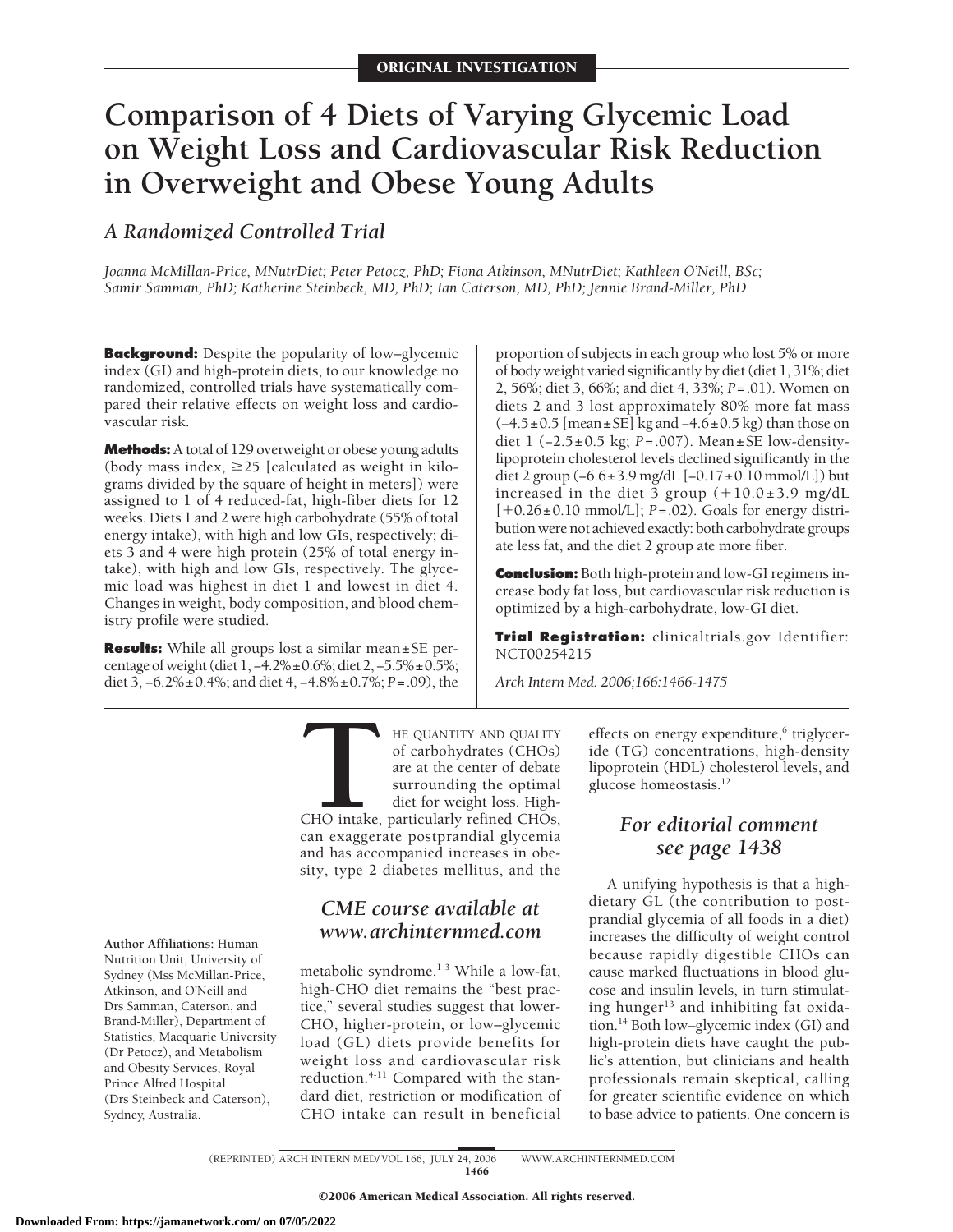|  |  | Table 1. Baseline Characteristics of the Study Participants by Diet Group* |  |  |  |  |  |
|--|--|----------------------------------------------------------------------------|--|--|--|--|--|
|--|--|----------------------------------------------------------------------------|--|--|--|--|--|

| <b>Characteristic</b>    | Diet <sub>1</sub><br>$(n = 32)$ | Diet 2<br>$(n = 32)$ | Diet 3<br>$(n = 32)$ | Diet 4<br>$(n = 33)$ | P Value |
|--------------------------|---------------------------------|----------------------|----------------------|----------------------|---------|
| Age, y                   | $31.8 \pm 1.7$                  | $30.5 \pm 1.4$       | $30.2 \pm 1.5$       | $34.6 \pm 1.5$       | .15     |
| Women, No. $(\%)$        | 25(78)                          | 23(72)               | 24(75)               | 26(79)               | .91     |
| Weight, kg               | $86.0 \pm 1.9$                  | $87.1 \pm 2.7$       | $87.7 \pm 2.9$       | $88.4 \pm 3.0$       | .93     |
| Height, m                | $1.68 \pm 0.02$                 | $1.67 \pm 0.02$      | $1.66 \pm 0.02$      | $1.66 \pm 0.02$      | .66     |
| <b>BMI</b>               | $30.9 \pm 0.6$                  | $30.6 \pm 0.8$       | $31.3 \pm 0.8$       | $32.1 \pm 0.9$       | .59     |
| Waist, cm                | $96.4 \pm 2.0$                  | $96.8 \pm 2.2$       | $96.8 \pm 2.2$       | $98.2 \pm 2.4$       | .94     |
| No. of dropouts          | 5                               | $\overline{2}$       |                      | 5                    | .24     |
| Cholesterol, mmol/L      | $4.79 \pm 0.19$                 | $4.71 \pm 0.19$      | $5.15 \pm 0.18$      | $4.83 \pm 0.14$      | .30     |
| HDL cholesterol, mmol/L  | $1.29 \pm 0.07$                 | $1.17 \pm 0.05$      | $1.16 \pm 0.05$      | $1.36 \pm 0.08$      | .07     |
| HDL cholesterol ratio    | $3.94 \pm 0.25$                 | $4.16 \pm 0.24$      | $4.75 \pm 0.32$      | $3.83 \pm 0.26$      | .08     |
| LDL cholesterol, mmol/L  | $2.87 \pm 0.16$                 | $2.90 \pm 0.14$      | $3.33 \pm 0.15$      | $2.89 \pm 0.14$      | .07     |
| Triglycerides, mmol/L    | $1.37 \pm 0.15$                 | $1.39 \pm 0.13$      | $1.41 \pm 0.13$      | $1.25 \pm 0.12$      | .84     |
| Free fatty acids, umol/L | $510 \pm 33$                    | $436 \pm 32$         | $545 \pm 42$         | $520 \pm 53$         | .26     |
| Glucose, mmol/L          | $5.04 \pm 0.11$                 | $4.95 \pm 0.07$      | $4.92 \pm 0.14$      | $5.04 \pm 0.09$      | .78     |
| Insulin, pmol/L          | $79 \pm 7$                      | $83 \pm 10$          | $101 \pm 12$         | $81 \pm 8$           | .32     |
| HOMA1-IR+                | $2.6 \pm 0.2$                   | $2.7 \pm 0.4$        | $3.1 \pm 0.3$        | $2.7 \pm 0.3$        | .59     |
| HOMA2-IR+                | $1.5 \pm 0.1$                   | $1.5 \pm 0.2$        | $1.8 \pm 0.2$        | $1.6 \pm 0.2$        | .46     |
| HOMA2-%S                 | $81 \pm 8$                      | $85 \pm 6$           | $70 \pm 6$           | $82 \pm 6$           | .41     |
| HOMA2-%B                 | $123 \pm 6$                     | $122 \pm 8$          | $164 \pm 24$         | $125 \pm 10$         | .10     |
| Leptin, ng/mL            | $26 \pm 2$                      | $22 \pm 2$           | $23 \pm 2$           | $22 \pm 2$           | .46     |
| CRP, mg/L                | $3.6 \pm 0.8$                   | $4.3 \pm 0.7$        | $3.1 \pm 0.6$        | $4.3 \pm 0.9$        | .57     |

Abbreviations: BMI, body mass index (calculated as weight in kilograms divided by the square of height in meters); CRP, C-reactive protein; HDL, high-density lipoprotein; HOMA, homeostasis model assessment; HOMA1, original HOMA model16; HOMA2, updated HOMA nonlinear computer model; IR, insulin resistance; LDL, low-density lipoprotein; %B,  $\beta$ -cell function; %S, insulin sensitivity.

Conventional unit conversion factors: To convert cholesterol, glucose, and triglycerides to milligrams per deciliter, divide by 0.0259, 0.0555, and 0.0113, respectively; to convert insulin values to microunits per milliliter, divide by 6.945.

\*Diet 1, high-carbohydrate (CHO)/high–glycemic index (GI); diet 2, high-CHO/low-GI; diet 3, high-protein/high-GI; and diet 4, high-protein/low-GI. Values are expressed as mean + SE unless otherwise indicated.

†Homeostasis model assessment of IR using fasting glucose (millimoles per liter) and insulin (microunits per milliliter) concentrations.  $\pm$ One subject was an outlier. Without this subject, the baseline HOMA2-%B value in the diet 3 group was 142%  $\pm$  10%.

that many sources of protein, such as meat and dairy products, can also be high in saturated fat. The accelerating obesity epidemic, the widespread popularity of alternate diets, and animal studies showing  $\beta$ -cell disruption on high-GI diets<sup>15</sup> make the need for resolution of the debate more pressing.

We conducted a 12-week parallel, randomized, controlled trial of 4 weight loss diets of defined GL, varying in CHO and protein content and in GI. All diets aimed for the same fat content (30% of total energy intake [E]), type of fat (saturated or unsaturated), and total dietary fiber. The hypothesis was that diets of reduced GL would increase the rate of fat loss, with minimal loss of lean mass, and improve cardiovascular disease risk factors.

#### METHODS

# **PARTICIPANTS**

Volunteers were recruited locally using notice boards and newspaper advertisements. Young adults, 18 to 40 years of age, with a body mass index (BMI) of 25 or more (calculated as weight in kilograms divided by the square of height in meters), a body weight of less than 150 kg, and weight fluctuations of less than 5 kg in the previous 2 months, who were willing to eat red meat and maintain current physical activity were included. Exclusion criteria were chronic illness, regular medication other than birth control pills, eating disorders, special diets, pregnancy, food allergy, and insufficient command of the English language. In total, 148 individuals were screened between July 2002 and July 2004, and 129 of them (98 women and 31 men) met the inclusion criteria. Of those excluded, 2 were taking medications, 5 were older than 40 years, 3 were non–red meat eaters, 5 weighed more than 150 kg, and 4 were accepted but withdrew before randomization.

Subjects were stratified according to weight  $(< 80$  kg, 80-100 kg, and  $>$ 100 kg) and sex and then randomly assigned to 1 of the 4 diets, which resulted in 4 well-matched groups with no significant differences in baseline characteristics (**Table 1**). Of the 129 enrolled subjects, 13 dropped out (all female): 1 became pregnant, 1 failed to complete the final analysis, 2 moved interstate, and 9 cited disappointment with the rate of weight loss. **Figure 1** shows the flow of participants through the study.

## **DIETARY INSTRUCTION**

All 4 diets were designed as reduced-energy, reduced-fat (30% E), moderate-fiber (30 g/d) eating plans with differences in the quantity and quality of available CHOs. Diet 1 was a high-CHO (55% E) and average-protein (15% E) diet based on high-GI whole grains, including fiber-rich breakfast cereals and breads. Diet 2 had the same macronutrient proportions but was based on previously verified low-GI foods.<sup>17</sup> Diet 3 was a higherprotein (25% E), CHO-reduced (45% E) diet based on lean red meat and high-GI CHO whole grains. Diet 4 had the same macronutrient proportions as diet 3 but specified low-GI CHO choices. The target GL (GI $\times$ CHO content), calculated as the sum of foods in sample menus, was highest in diet 1 and lowest in diet 4 (**Table 2**).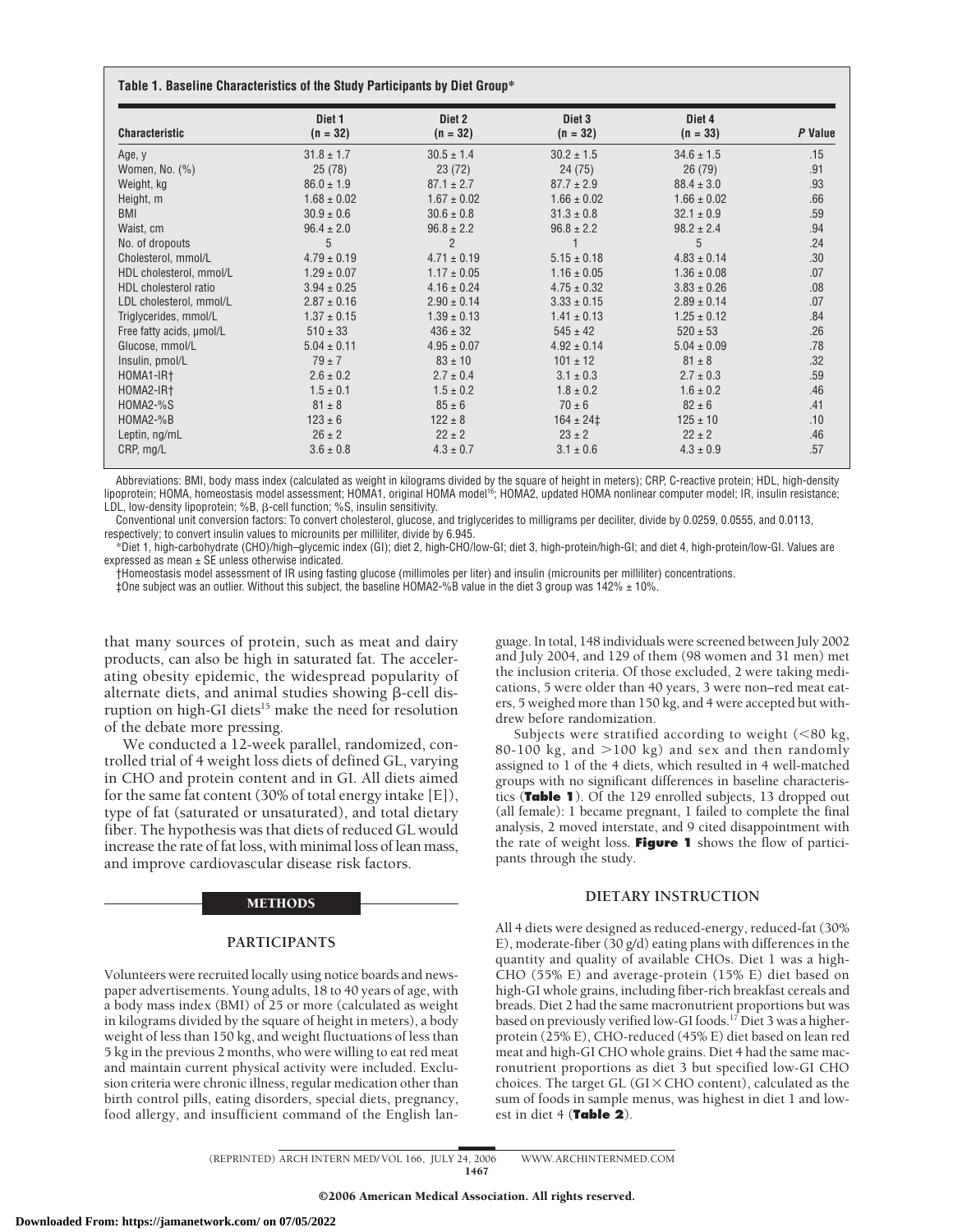Subjects were given eating plans that were devised to help them lose weight (providing approximately 1400 kcal [6000 kJ] for women and 1900 kcal [8000 kJ] for men) and achieve the desired macronutrient distribution. These plans specified the number of servings from each food group and suitable choices within each group. Additional lists of appropriate meals and snacks were also provided. Dairy intake was held constant to minimize confounding from this source. To allow satiety and appetite factors to function, subjects were told to "eat to appetite" but were not required to consume all specified servings and, if hungry, were permitted to increase the number of servings proportionately from each food group.

To maximize compliance, all key CHO and protein foods and some preprepared meals were provided. A color-coded "shop" system (different color for each diet) with bar code reader was used, and subjects collected foods of low or high GI (eg, bread, breakfast cereal, crackers, snack bars, oats, legumes, pasta, and basmati or jasmine rice), red meat portions, and specially prepared frozen meals each week. On the same day, they met with a dietitian who encouraged compliance and answered queries.



**Figure 1.** Organization chart of participant flow through the study. Diet 1, high-carbohydrate (CHO)/high–glycemic index (GI); diet 2, high-CHO/low-GI; diet 3, high-protein/high-GI; and diet 4, high-protein/low-GI. ITT indicates intention-to-treat.

## **PROFILE DAYS**

To confirm that the diets produced differences in day-long glycemia and insulinemia, mixed meals representative of each diet (**Table 3**) were fed over a 10-hour period to 11 weight-stable volunteers (mean  $\pm$  SE age, 26.5 $\pm$ 4.4 years; mean  $\pm$  SE BMI,  $30.0\pm4.3$ ) who had completed the weight-loss intervention. The 4 menus were given in random order on separate days, 3 to 7 days apart. Finger-prick capillary blood samples were collected at 30- to 60-minute intervals, and responses were quantified as the incremental areas under the curve (AUC [mean  $\pm$  SE]).

# **OUTCOME MEASURES**

At baseline and on completion of the 12-week intervention, dualenergy x-ray absorptiometry (Lunar Prodigy; GE Healthcare, Giles, England) was performed to assess changes in body composition (such as fat mass and lean mass). Weight was recorded weekly on electronic scales (Tanita Corp, Tokyo, Japan). At baseline and at weeks 6 and 12, fasting venous blood samples were obtained for measurement of levels of glucose (glucose hexokinase enzyme assay); insulin and leptin (microparticle enzyme immunometric assay on AxSym; Abbott Diagnostics, Abbott Park, Ill); total cholesterol, HDL cholesterol, and TG by standard automated methods<sup>18</sup>; free fatty acids by a commercially available enzymatic colorimetric test kit (NEFAC; Wako Pure Chemical Industries Ltd, Osaka, Japan); and Creactive protein by near-infrared immunonephelometry (Beckman Coulter, Sydney, Australia). Low-density lipoprotein (LDL) cholesterol levels were calculated using the Friedewald calculation. We defined hyperinsulinemia as fasting insulin levels higher than 16 µIU/mL (110 pmol/L)<sup>19</sup> and hypertriglyceridemia as fasting TG levels greater than or equal to 133 mg/dL (1.5 mmol/L).<sup>11</sup> The homeostasis model assessment (HOMA) was used to assess  $\beta$ -cell function and insulin sensitivity from fasting glucose and insulin concentrations.We used both the original model, HOMA1 [(fasting glucose × fasting insulin)/22.5], and the updated nonlinear computer model, HOMA2, as described by Wallace et al.<sup>16</sup> At baseline and during weeks 4 and 8, subjects were asked to keep a 3-day food diary, including 2 weekdays and 1 weekend day, to assess dietary compliance and to estimate food intake. A dietitian entered the data into a customized database that incorporated the Australian food composition tables and published GI values<sup>17</sup> using the glucose equals 100 scale (FoodWorks Professional 2005; Xyris Software, Brisbane, Australia). Additional GI data were obtained from an online database (www.glycemicindex.com). The study was approved by the human ethics committee of the University of Sydney, Sydney, Australia, and subjects gave written, informed consent.

|              |              | Diet <sub>1</sub> |          | Diet 2     |               | Diet <sub>3</sub> |        | Diet 4        | D             |
|--------------|--------------|-------------------|----------|------------|---------------|-------------------|--------|---------------|---------------|
| Variable     | Target       | <b>Actual</b>     | Target   | Actual     | <b>Target</b> | Actual            | Target | <b>Actual</b> | <b>Valuet</b> |
| CHO, % E     | 55           | $60 \pm 1$        | 55       | $56 \pm 1$ | 45            | $42 \pm 1$        | 45     | $40 \pm 2$    | < .001        |
| Protein, % E | 15           | $18 \pm 1$        | 15       | $19 \pm 0$ | 25            | $28 \pm 1$        | 25     | $26 \pm 1$    | < .001        |
| Fat, % E     | 30           | $19 \pm 1$        | 30       | $22 \pm 1$ | 30            | $27 \pm 1$        | 30     | $29 \pm 1$    | < .001        |
| Alcohol, % E | $\mathbf{0}$ | $2 \pm 1$         | $\theta$ | $3 \pm 1$  | 0             | $2 \pm 1$         | 0      | $3 \pm 1$     | .81           |
| GI           | 67           | $70 \pm 1$        | 40       | $45 \pm 1$ | 57            | $59 \pm 1$        | 34     | $44 \pm 1$    | < .001        |
| GL, g        | 127          | $129 \pm 8$       | 75       | $89 \pm 5$ | 87            | $75 \pm 3$        | 54     | $59 \pm 4$    | < .001        |

**Table 2. Target and Actual Macronutrient Energy Distribution, Glycemic Index (GI), and Glycemic Load (GL)\***

Abbreviations: CHO, carbohydrate; % E, percentage of total energy intake.

\*Diet 1, high-CHO/high-GI; diet 2, high-CHO/low-GI; diet 3, high-protein/high-GI; and diet 4, high-protein/low-GI. Target values were the calculated values from sample menus. Actual values, which are expressed as mean ± SE, were calculated from food diaries completed during weeks 4 and 8 of the intervention. †*P* value for comparison of actual values among the 4 diets.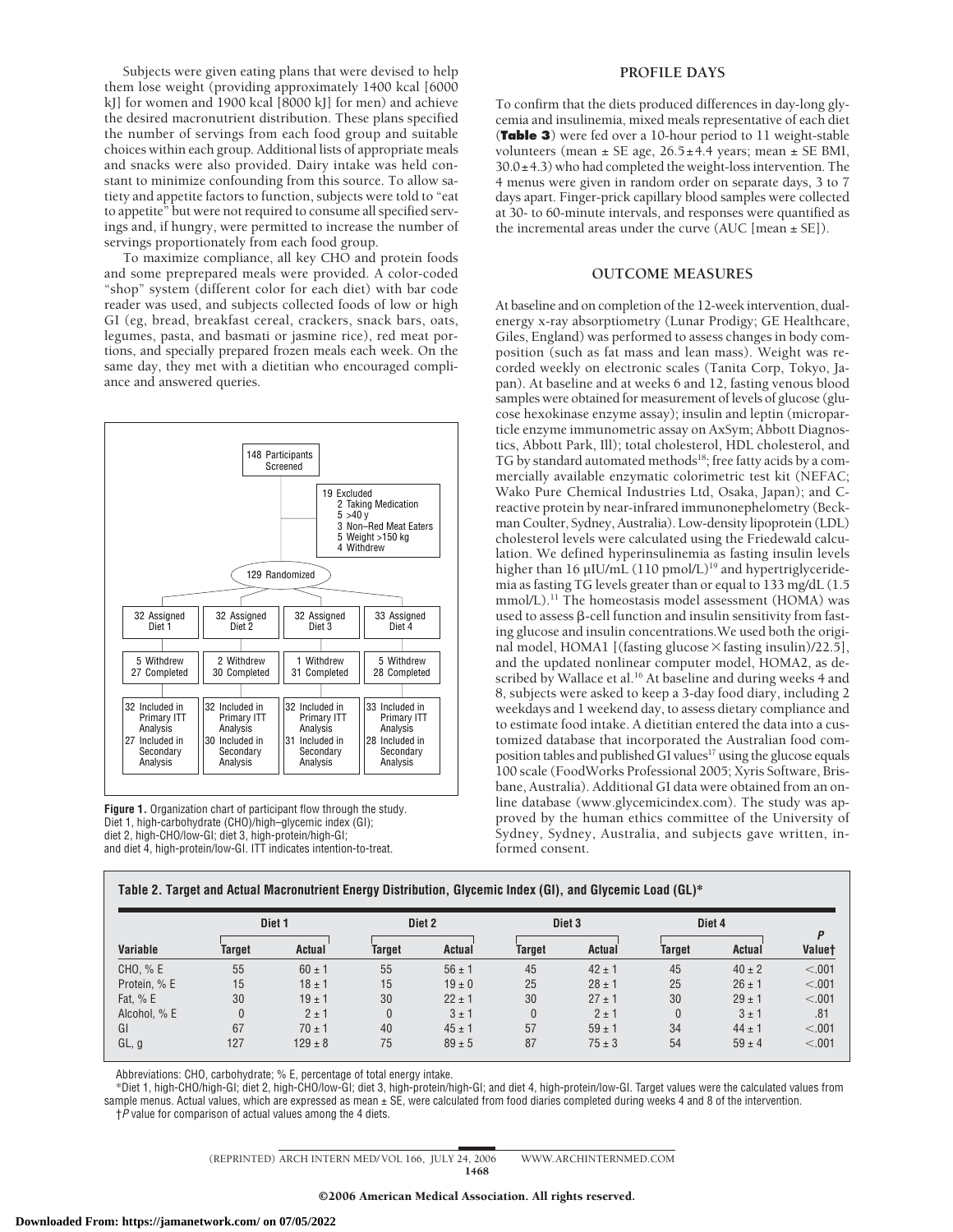| Variable                         | Diet 1                              | Diet 2                            | Diet <sub>3</sub>                 | Diet 4                         |
|----------------------------------|-------------------------------------|-----------------------------------|-----------------------------------|--------------------------------|
| <b>Breakfast</b>                 | 45 g Sultana Bran <sup>b</sup>      | 45 g Guardian cereal <sup>h</sup> | 80 g egg omelet                   | 80 g egg omelet                |
|                                  | 120 mL low-fat milk <sup>c</sup>    | 120 mL low-fat milk               | 40 g whole-wheat bread            | 38 g oat-bran bread            |
|                                  | 80 g rockmelon                      | 50 g strawberry                   | 80 g spinach                      | 80 g spinach                   |
|                                  | 80 g pineapple                      | 100 g grapefruit                  | 20 g red capsicum                 | 20 g red capsicum              |
|                                  |                                     |                                   | 80 g tomato, grilled              | 80 g tomato, grilled           |
| <b>Snack</b>                     | 40 g white bagel <sup>d</sup>       | 40 g fruit bread <sup>i</sup>     | 120 g low-fat yogurt <sup>m</sup> | 120 g low-fat yogurt           |
|                                  | 5 g butter                          | 4 g butter                        | 5 g wheat bran                    | 5 g wheat bran                 |
|                                  | 10 g strawberry jam                 | 15 g fruit spread                 | 100 g banana                      | 180 g green apple              |
| Lunch                            | 446 g potato soup                   | 50 g oat-bran bread <sup>j</sup>  | 90 g whole-wheat bread            | 84 g oat-bran bread            |
|                                  | 10 $\alpha$ wheat bran <sup>e</sup> | 290 g minestrone soup $k$         | 60 g lean meat                    | 60 a lean meat                 |
|                                  | 28 g whole-wheat<br>breadf          | 10 g butter                       | 25 g lettuce                      | 25 g lettuce                   |
|                                  | 5 g butter                          | 140 g green apple                 | 45 g tomato                       | 45 g tomato                    |
|                                  | 50 g banana                         |                                   | 20 g cheddar cheese               | 20 g cheddar cheese            |
| <b>Dinner</b>                    | 120 g potato gnocchi <sup>9</sup>   | 160 g spaghetti                   | 120 g brown rice <sup>n</sup>     | 160 g brown pasta <sup>o</sup> |
|                                  | 120 g bolognese sauce               | 120 g bolognese sauce             | 200 g bolognese sauce             | 200 g bolognese sauce          |
|                                  | 10 g wheat bran                     | 58 g lettuce                      | 15 g wheat bran                   | 5 g wheat bran                 |
|                                  | 58 g lettuce                        | 68 g tomato                       | 58 g lettuce                      | 58 g lettuce                   |
|                                  | 68 g tomato                         | 25 g cucumber                     | 68 g tomato                       | 68 g tomato                    |
|                                  | 25 g cucumber                       | 18 g olive oil                    | 25 g cucumber                     | 25 g cucumber                  |
|                                  | 18 g olive oil                      | 10 g vinegar                      | 10 g olive oil                    | 10 g olive oil                 |
|                                  | 10 g vinegar                        |                                   | 6 g vinegar                       | 6 g vinegar                    |
| Energy, kJ                       | 5330                                | 5300                              | 5350                              | 5340                           |
| CHO, q                           | 175                                 | 175                               | 140                               | 141                            |
| Protein, g                       | 49                                  | 47                                | 81                                | 81                             |
| Fat, g                           | 42                                  | 42                                | 43                                | 43                             |
| Energy distribution <sup>p</sup> | 56/15/29                            | 53/15/29                          | 42/26/30                          | 42/26/29                       |
| Fiber, g                         | 34                                  | 37                                | 33                                | 35                             |
| GI                               | 65                                  | 40                                | 68                                | 34                             |
| GL, g                            | 116                                 | 65                                | 84                                | 43                             |

Abbreviations: CHO, carbohydrate; GI, glycemic index; GL, glycemic load.

Conventional unit conversion factor: To convert energy (percentage of energy intake) to kilocalories, divide by 4.184.

a Diet 1, high-CHO/high-GI; diet 2, high-CHO/low-GI; diet 3, high-protein/high-GI; and diet 4, high-protein/low-GI.

b Sultana Bran; Kellogg's, Melbourne, Australia.

c Lite White (1.4% fat); Dairy Farmers, Sydney, Australia.

d White Bagel; Bagel House Bakery, Sydney.

e Unprocessed Wheat Bran; Russel's Natural Food Market, Sydney.

f Sunblest Wholemeal Bread; Tip Top Bakeries, Sydney.

g Golden Pasta Gnocchi (potato); Guzzi's, Sydney.

h Guardian; Kellogg's.

Bürgen Fruit and Mixed Grain Bread; Tip Top Bakeries.

j Bu¨rgen Oat Bran and Honey Bread; Tip Top Bakeries.

k Campbell's Country Ladle Traditional Minestrone Soup; Campbell Australia Pty Ltd, Sydney.

l White Spaghetti; San Remo, Adelaide, Australia.

mSki D'Lite Low-Fat Fruit Yogurt; Dairy Farmers.

n SunRice Brown Calrose Medium-Grain Rice; SunRice, Sydney.

o Wholemeal Spaghetti; San Remo.

p Energy distribution is given as percentage energy from CHO/protein/fat.

# **STATISTICAL ANALYSES**

Power calculations indicated that 120 subjects (30 in each arm) provided 90% power to detect a 2-kg difference in body weight change among groups using significance equals 5%. The primary end points were mean absolute change from baseline in body weight and fat mass at week 12. Pearson  $\chi^2$  analysis was used to compare the proportion of subjects in each group who achieved 5% or more weight loss. Univariate and repeated-measures analyses of variance were used to assess the changes in weight, body composition, and blood parameters. Changes were assessed with and without adjustment for baseline differences. Missing data were replaced with the last known value for the primary intention-totreat analysis and excluded in the secondary analysis. A commercially available software package (SPSS Version 12.0; SPSS Inc, Chicago, Ill) was used for all statistical analyses.

#### RESULTS

# **WEIGHT LOSS AND BODY COMPOSITION CHANGES**

In the primary intention-to-treat analysis, all 4 diets resulted in weight reduction over 12 weeks (mean change, 4.2% to 6.2% of body weight). Reductions in weight, fat mass, and waist circumference were significant within each group (in each case *P*<.001) but not among the 4 diets (**Table 4** and **Figure 2**). There were significant differences in the proportion of individuals who lost 5% or more of initial body weight: 31% of subjects on diet 1, 56% on diet 2, 66% on diet 3, and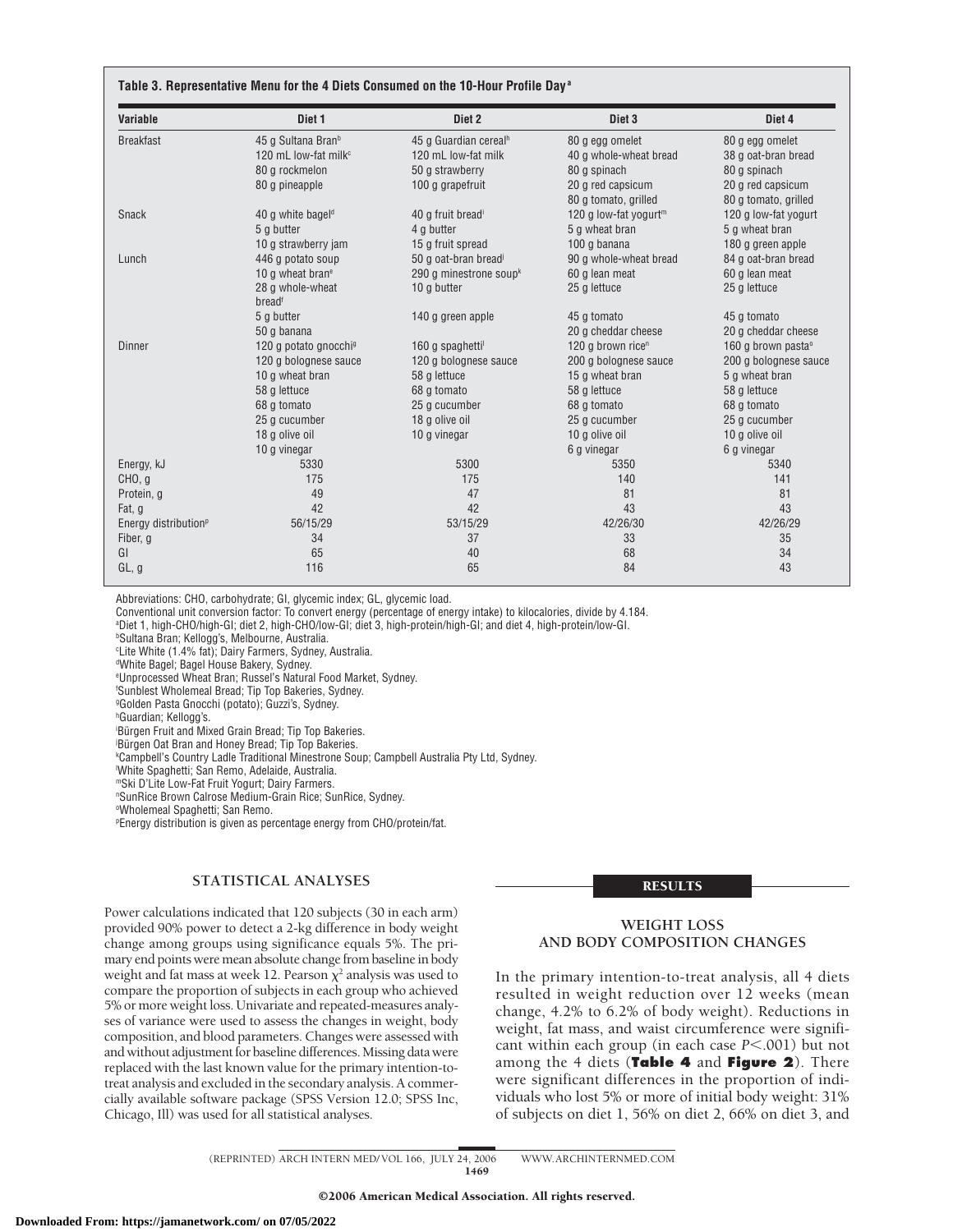|                          | Table 4. Primary Intention-to-Treat Analysis of Changes in Weight and Body Composition* |            |                   |            |       |  |  |  |  |
|--------------------------|-----------------------------------------------------------------------------------------|------------|-------------------|------------|-------|--|--|--|--|
| Variable                 | Diet 1                                                                                  | Diet 2     | Diet <sub>3</sub> | Diet 4     | Value |  |  |  |  |
| All cubiects $(N - 129)$ | $(n - 32)$                                                                              | $(n - 32)$ | $(n - 32)$        | $(n - 33)$ |       |  |  |  |  |

| All subjects $(N = 129)$        | $(n = 32)$     | $(n = 32)$       | $(n = 32)$       | $(n = 33)$     |         |
|---------------------------------|----------------|------------------|------------------|----------------|---------|
| Change in weight, kg            | $-3.7 \pm 0.5$ | $-4.8 \pm 0.5$   | $-5.3 \pm 0.5$   | $-4.4 \pm 0.5$ | .17     |
| Weight change, %                | $-4.2 \pm 0.6$ | $-5.5 \pm 0.5$   | $-6.2 \pm 0.4$   | $-4.8 \pm 0.7$ | .09     |
| Subjects with $\geq$ 5% loss, % | 31             | 56               | 66               | 33             | .01     |
| Change in waist, cm             | $-4.3 \pm 0.7$ | $-5.6 \pm 0.7$   | $-6.3 \pm 0.6$   | $-5.0 \pm 0.7$ | .22     |
| Change in fat mass, kg          | $-2.8 \pm 0.5$ | $-4.5 \pm 0.5$   | $-4.3 \pm 0.5$   | $-3.7 \pm 0.5$ | .08     |
| Change in lean mass, kg         | $-0.5 \pm 0.2$ | $-0.3 \pm 0.2$   | $-0.6 \pm 0.2$   | $-0.4 \pm 0.2$ | .75     |
| Women $(n = 98)$                | $(n = 25)$     | $(n = 23)$       | $(n = 24)$       | $(n = 26)$     |         |
| Change in weight, kg            | $-3.1 \pm 0.5$ | $-4.8 \pm 0.5$ ‡ | $-5.4 \pm 0.5$ § | $-3.5 \pm 0.5$ | .006    |
| Weight change, %                | $-3.7 \pm 0.6$ | $-5.7 \pm 0.6$   | $-6.5 \pm 0.5$   | $-4.1 \pm 0.7$ | .004    |
| Subjects with $\geq$ 5% loss, % | 25             | 61               | 75               | 23             | < 0.001 |
| Change in waist, cm             | $-3.2 \pm 0.7$ | $-5.8 \pm 0.8$   | $-6.2 \pm 0.8$   | $-3.9 \pm 0.7$ | .02     |
| Change in fat mass, kg          | $-2.5 \pm 0.5$ | $-4.5 \pm 0.5$   | $-4.6 \pm 0.5$ # | $-2.9 \pm 0.5$ | .007    |
| Change in lean mass, kg         | $-0.2 \pm 0.2$ | $-0.3 \pm 0.4$   | $-0.2 \pm 0.3$   | $-0.1 \pm 0.2$ | .95     |

\*Diet 1, high-carbohydrate (CHO)/high–glycemic index (GI); diet 2, high-CHO/low-GI; diet 3, high-protein/high-GI; and diet 4, high-protein/low-GI. Values are expressed as mean ± SE unless otherwise indicated; all data other than percentage of weight change were adjusted for baseline values. †Diet 1 vs diet 2, *P* = .009; diet 1 vs diet 3, *P* = .005.

‡Diet 2 vs diet 4, *P* = .03.

§Diet 3 vs diet 4, *P* = .02.

Diet 1 vs diet 2, *P* = .01; diet 1 vs diet 3, *P* = .005.

¶Diet 2 vs diet 4, *P* = .04.

#Diet 3 vs diet 4, *P* = .02.



**Figure 2.** Changes in weight (A) and fat mass (B) over 12 weeks in 129 overweight young adults randomized to 4 diets of varying glycemic load. Diet 1, high-carbohydrate (CHO)/high–glycemic index (GI); diet 2, high-CHO/low-GI; diet 3, high-protein/high-GI; and diet 4, high-protein/low-GI. All values are given as means with error bars indicating standard errors.

33% on diet 4  $(P=.01)$ . Sex influenced fat mass changes, with a significant interaction with diet (*P*=.008). In a subanalysis of women (n=98), there were highly significant mean  $\pm$  SE differences in fat mass change (−2.5±0.5 kg, −4.5±0.5 kg, −4.6±0.5 kg, and  $-2.9\pm0.5$  kg for diets 1, 2, 3, and 4, respectively; *P*=.007) (Table 4). The GI had a significantly different effect (*P*=.02) in the high-CHO diets (lowering the GI doubled the fat loss from 2.8 kg to 4.5 kg) than in the high-protein diets (lowering the GI did not increase fat loss). This effect was more pronounced in women (*P*=.001). Declines in lean body mass reached significance in the 2 high-GI groups (*P*=.03 for diet 1 and

*P*=.02 for diet 3), but overall there were no significant differences among the 4 diets (*P*=.75).

The pattern of findings (changes in weight, waist circumference, fat mass, and lean mass) was unchanged in the secondary sensitivity analysis, from which subjects who had not completed the study were excluded (data not shown). The proportion of subjects with a weight loss of 5% or more (n=116) remained significant (37%, 60%, 68%, and 32% for diets 1, 2, 3, and 4, respectively; *P*=.02). The findings were also similar when the analysis was confined to those with high fasting insulin levels  $(\geq 16)$ µIU/mL  $[\geq 110$  pmol/L], n=37) or high fasting TG levels ( $\geq$ 133 mg/dL [ $\geq$ 1.5 mmol/L], n=38). Among the lat-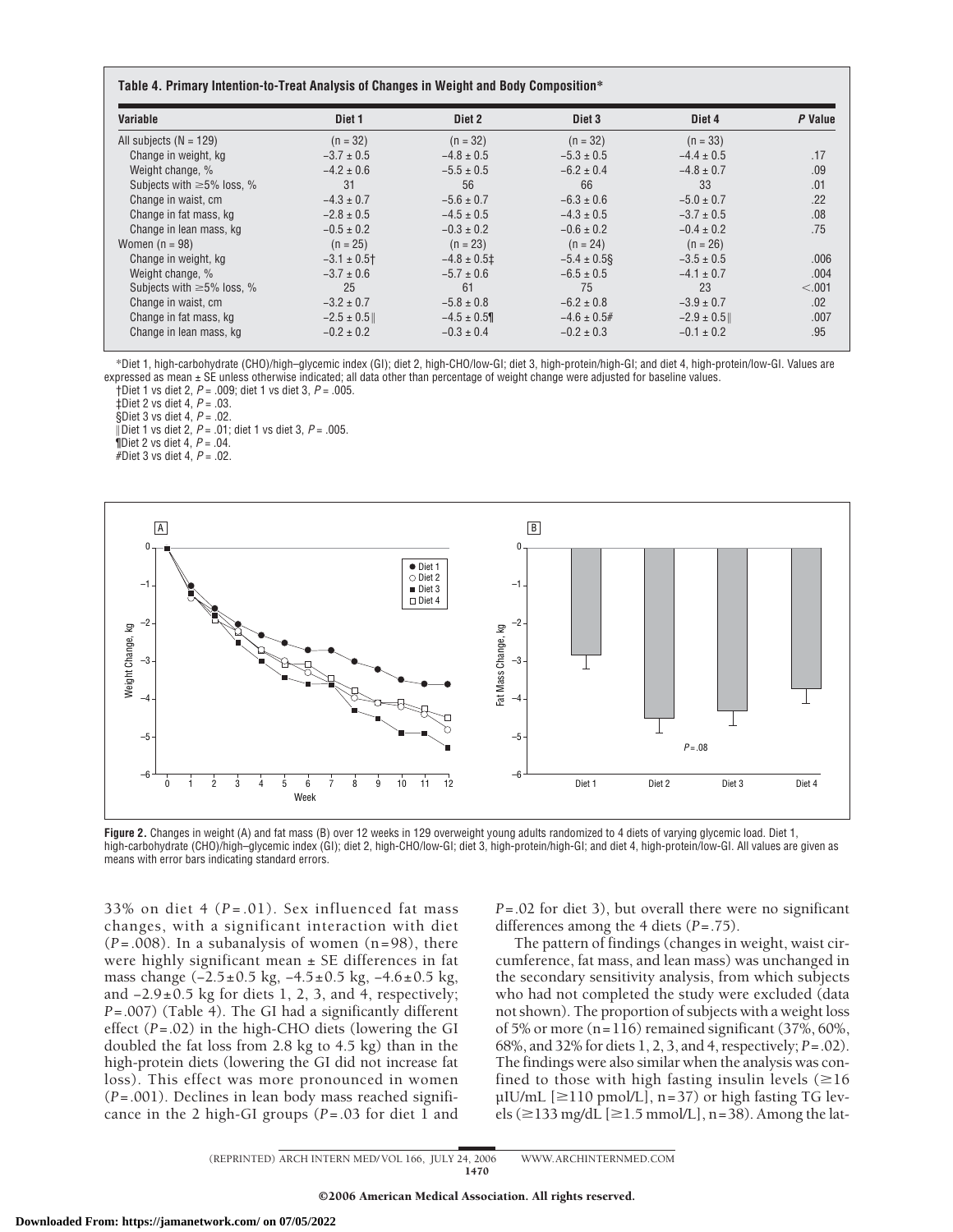| Table 5. Primary Intention-to-Treat Analysis of Changes in Cardiovascular Risk Factors From Baseline to End of Week 12* |  |
|-------------------------------------------------------------------------------------------------------------------------|--|
|-------------------------------------------------------------------------------------------------------------------------|--|

| <b>Absolute Change</b>   | Diet 1<br>$(n = 32)$ | Diet 2<br>$(n = 32)$ | Diet 3<br>$(n = 32)$ | Diet 4<br>$(n = 33)$ | P Valuet |
|--------------------------|----------------------|----------------------|----------------------|----------------------|----------|
| Cholesterol, mmol/L      | $0.05 \pm 0.10$      | $-0.18 \pm 0.10$ §   | $+0.24 \pm 0.10$ §   | $-0.05 \pm 0.10$     | .04      |
| HDL cholesterol, mmol/L  | $+0.08 \pm 0.04$     | $+0.03 \pm 0.04$     | $+0.05 \pm 0.04$     | $+0.07 \pm 0.04$     | .82      |
| HDL cholesterol ratio    | $-0.23 \pm 0.11$     | $-0.21 \pm 0.11$     | $+0.02 \pm 0.11$     | $-0.37 \pm 11$       | .11      |
| LDL cholesterol. mmol/L  | $0.04 \pm 0.10$      | $-0.17 \pm 0.10$     | $+0.26 \pm 0.10$     | $-0.04 \pm 0.09$     | .02      |
| Triglycerides, mmol/L    | $-0.14 \pm 0.07$     | $-0.05 \pm 0.07$     | $-0.18 \pm 0.07$     | $-0.19 \pm 0.07$     | .39      |
| Free fatty acids, umol/L | $-63 \pm 35$         | $+3 \pm 36$          | $-44 \pm 35$         | $-57 \pm 34$         | .56      |
| Glucose, mmol/L          | $-0.04 \pm 0.10$     | $-0.06 \pm 0.10$     | $-0.05 \pm 0.10$     | $+0.02 \pm 0.10$     | .94      |
| Insulin, pmol/L          | $-8.1 \pm 6.9$       | $-13.3 \pm 6.9$      | $-17.1 \pm 7.0$      | $-10.4 \pm 6.8$      | .82      |
| HOMA1-IR‡                | $-0.3 \pm 0.2$       | $-0.5 \pm 0.2$       | $-0.6 \pm 0.2$       | $-0.3 \pm 0.2$       | .72      |
| HOMA2-IR‡                | $-0.1 \pm 0.1$       | $-0.2 \pm 0.1$       | $0.3 \pm 0.1$        | $-0.2 \pm 0.1$       | .77      |
| HOMA2-%S                 | $+1.7 \pm 7.3$       | $+9.3 \pm 7.4$       | $+25.7 \pm 7.4$      | $+16.4 \pm 7.2$      | .13      |
| HOMA2-%B                 | $-11.3 \pm 17.8$     | $-15.0 \pm 17.8$     | $-16.5 \pm 18.1$     | $+11.8 \pm 17.5$     | .64      |
| Leptin, ng/mL            | $-1.9 \pm 1.5$       | $-7.5 \pm 1.5$       | $-5.4 \pm 1.5$       | $-1.0 \pm 1.4$       | .006     |
| CRP, mg/L                | $-0.8 \pm 0.4$       | $-1.1 \pm 0.4$       | $-0.8 \pm 0.4$       | $-0.01 \pm 0.4$      | .18      |

Abbreviations: CRP, C-reactive protein; HDL, high-density lipoprotein; HOMA, homeostasis model assessment; HOMA1, original HOMA model<sup>16</sup>;

HOMA2, updated HOMA nonlinear computer model; IR, insulin resistance; LDL, low-density lipoprotein; %B, ß-cell function; %S, insulin sensitivity.

Conventional unit conversion factors: To convert cholesterol, glucose, and triglyceride values to milligrams per deciliter, divide by 0.0259, 0.0555, and 0.0113, respectively; to convert insulin values to microunits per milliliter, divide by 6.945.

\*Diet 1, high-carbohydrate (CHO)/high–glycemic index (GI); diet 2, high-CHO/low-GI; diet 3, high-protein/high-GI; and diet 4, high-protein/low-GI. Values are expressed as mean ± SE unless otherwise indicated; all data other than percentage of weight change were adjusted for baseline values.

†Univariate analysis of variance of the absolute change between 0 time and week 12. Similar results were obtained using repeated-measures analysis of variance of data from 0, 6, and 12 weeks (data not shown).

‡Homeostasis model assessment of IR using fasting glucose (millimoles per liter) and insulin (microunits per milliliter) concentrations.

§Diet 2 vs diet 3, *P* = .03.

Diet 2 vs diet 3, *P* = .01.

¶Diet 2 vs diet 4, *P* = .01.



**Figure 3.** Changes in blood lipid fractions from 0 to 12 weeks in 129 overweight young adults randomized to 4 diets of varying glycemic load. Diet 1, high-carbohydrate (CHO)/high–glycemic index (GI); diet 2, high-CHO/low-GI; diet 3, high-protein/high-GI; and diet 4, high-protein/low-GI. Total C indicates total cholesterol; LDL, low-density lipoprotein; HDL, high-density lipoprotein; and TG, triglycerides. All values are given as means with error bars indicating ±SE. To convert cholesterol values to milligrams per deciliter, divide by 0.0259.

ter, the subjects on the diet with the lowest GL (diet 4) achieved greater fat loss (−2.0±0.8 [mean±SE] kg, −4.9±0.8 kg, −4.4±0.9 kg, and −5.6±1.0 kg for diets 1, 2, 3, and 4, respectively;  $\overline{P}$ =.03).

# **CARDIOVASCULAR RISK FACTORS**

In both the primary intention-to-treat analysis (**Table 5** and **Figure 3**) and the secondary sensitivity analysis (data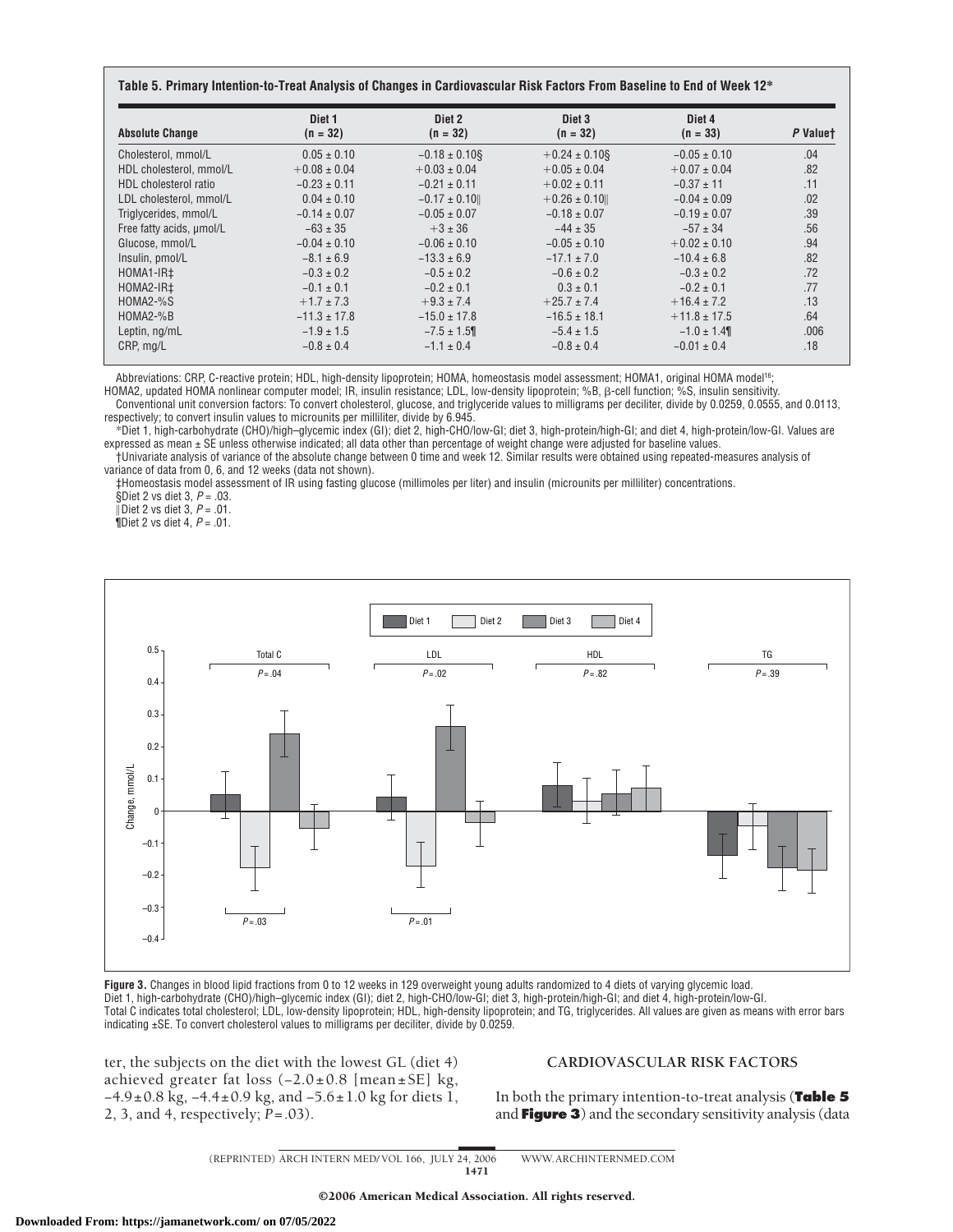| <b>Variable</b>        | Diet <sub>1</sub> | Diet 2         | Diet <sub>3</sub> | Diet 4         | P Valuet |
|------------------------|-------------------|----------------|-------------------|----------------|----------|
| Energy, kJ             |                   |                |                   |                |          |
| <b>Baseline</b>        | $9630 \pm 470$    | $9030 \pm 460$ | $9220 \pm 450$    | $8890 \pm 470$ | .41      |
| Intervention           | $6010 \pm 240$    | $6150 \pm 190$ | $5950 \pm 170$    | $5970 \pm 190$ | .90      |
| CHO, g                 |                   |                |                   |                |          |
| <b>Baseline</b>        | $262 \pm 14$      | $239 \pm 13$   | $248 \pm 14$      | $251 \pm 19$   | .78      |
| Intervention           | $209 \pm 9$       | $200 \pm 7$    | $146 \pm 6$       | $143 \pm 7$    | < .001   |
| Protein, q             |                   |                |                   |                |          |
| <b>Baseline</b>        | $99 \pm 5$        | $93 \pm 5$     | $89 \pm 5$        | $93 \pm 4$     | .54      |
| Intervention           | $63 \pm 3$        | $69 \pm 2$     | $95 \pm 2$        | $93 \pm 3$     | < .001   |
| Total fat, q           |                   |                |                   |                |          |
| <b>Baseline</b>        | $93 \pm 6$        | $82 \pm 6$     | $88 \pm 5$        | $73 \pm 5$     | .06      |
| Intervention           | $32 \pm 2$        | $36 \pm 2$     | $44 \pm 2$        | $48 \pm 2$     | < .001   |
| Saturated fat, q       |                   |                |                   |                |          |
| <b>Baseline</b>        | $36 \pm 3$        | $33 \pm 3$     | $32 \pm 3$        | $27 \pm 3$     | .16      |
| Intervention           | $9 \pm 1$         | $10 \pm 1$     | $13 \pm 1$        | $13 \pm 1$     | < .001   |
| Monounsaturated fat, g |                   |                |                   |                |          |
| <b>Baseline</b>        | $33 \pm 2$        | $29 \pm 2$     | $31 \pm 2$        | $26 \pm 2$     | .10      |
| Intervention           | $9 \pm 1$         | 11 ± 1         | $16 \pm 2$        | $17 \pm 1$     | < .001   |
| Polyunsaturated fat, g |                   |                |                   |                |          |
| <b>Baseline</b>        | $14 \pm 1$        | $13 \pm 1$     | $14 \pm 2$        | $10 + 1$       | .03      |
| Intervention           | $4 \pm 0$         | $8 \pm 0$      | $6 \pm 1$         | $7 \pm 0$      | < .001   |
| Fiber, g               |                   |                |                   |                |          |
| <b>Baseline</b>        | $23 \pm 1$        | $20 \pm 1$     | $19 \pm 1$        | $21 \pm 1$     | .14      |
| Intervention           | $23 \pm 1$        | $30 \pm 1$     | $21 \pm 1$        | $24 \pm 1$     | < .001   |
| Calcium, mg            |                   |                |                   |                |          |
| <b>Baseline</b>        | $984 \pm 69$      | $844 \pm 79$   | $824 \pm 61$      | $932 \pm 62$   | .30      |
| Intervention           | $648 \pm 47$      | $637 \pm 42$   | $697 \pm 44$      | $719 \pm 42$   | .50      |
| Iron, mg               |                   |                |                   |                |          |
| <b>Baseline</b>        | $13 \pm 1$        | $12 \pm 1$     | $12 \pm 1$        | $14 \pm 1$     | .21      |
| Intervention           | $10 \pm 1$        | $11 \pm 1$     | $13 \pm 1$        | $13 \pm 1$     | .01      |
| Zinc, mg               |                   |                |                   |                |          |
| <b>Baseline</b>        | $13 \pm 2$        | $11 \pm 1$     | $11 \pm 1$        | $12 \pm 1$     | .19      |
| Intervention           | $8 \pm 0$         | $7 \pm 0$      | $11 \pm 0$        | $12 \pm 1$     | < .001   |

Conventional unit conversion factor: To convert energy (percentage of energy intake) to kilocalories, divide by 4.184.

\*Intakes were based on the analysis of 3-day food diaries completed at baseline and during weeks 4 and 8 (average is shown as intervention).

Diet 1, high-carbohydrate (CHO)/high–glycemic index (GI); diet 2, high-CHO/low-GI; diet 3, high-protein/high-GI; and diet 4, high-protein/low-GI.

Values are expressed as mean ± SE intake per day unless otherwise indicated.

†*P* value for differences among the 4 diets.

not shown), there was no differential effect of diet composition on the levels of HDL cholesterol, TG, free fatty acids, and C-reactive protein; total HDL cholesterol ratio; or glucose homeostasis. However, there were divergent effects on total and LDL cholesterol levels (*P*=.04 and *P*=.02, respectively). Both parameters increased in the diet 3 group  $(+5\% \text{ and } +8\% \text{, respectively})$  in contrast to a reduction in the diet 2 group (−4% and −6%, respectively; *P*=.03 and *P*=.01 for pair-wise comparisons). The increase in LDL cholesterol levels in the diet 3 group was greater in women  $(+10%)$  and significantly different from the decrease seen in the diet 2 group (−9%; *P*=.001). Overall, the GI, but not the protein content, had a significant effect on change in total cholesterol levels (*P*=.02) and LDL cholesterol levels (*P*=.009).

Diet had significant effects on changes in leptin levels (*P*<.006), which decreased more in the diet 2 group, with a significant interaction between GI and CHO content (*P*=.003; Table 5). Hence, lowering the GI resulted in a larger decrease in leptin levels when the CHO intake was high, whereas the reverse was true when the CHO intake was lower. However, on an individual basis, the absolute decrease in leptin levels correlated significantly with change in fat mass (*r*=0.27; *P*=.003), with no additional effect of GI or CHO content. Changes in fat mass were also correlated with changes in fasting insulin concentration (*r*=0.19; *P*=.03) and changes in insulin sensitivity as measured by HOMA2 (*r*=0.20; *P*=.02).

## **DIETARY ADHERENCE**

The analysis of the food diaries showed that all 4 groups achieved their intended CHO and protein distributions (Table 2). There was no difference in apparent energy intake (*P*=.41; **Table 6**). In pair-wise comparisons, there was a 2-fold difference in GL between the 2 extreme diets (129 $\pm$ 8 [mean $\pm$ SE] g/d vs 59 $\pm$ 4 g/d, diet 1 vs diet 4, respectively; *P*<.001), but the intermediate diets were not different from each other  $(89 \pm 5 \text{ g/d vs } 75 \pm 3 \text{ g/d}, \text{diet}$ 2 vs diet 3, respectively; *P*=.25) (**Figure 4**). Mean dietary fiber intake was 25 g/d across all groups, but diet 2 was the only group to achieve the target intake (30 g/d; *P* $<$ .001). All groups reduced fat intake, but the high-CHO groups ate less fat than the high-protein groups (−10 g/d;  $P$ <.001). Accordingly, the high-CHO groups ate less of each type of fat, although the ratio of saturated to un-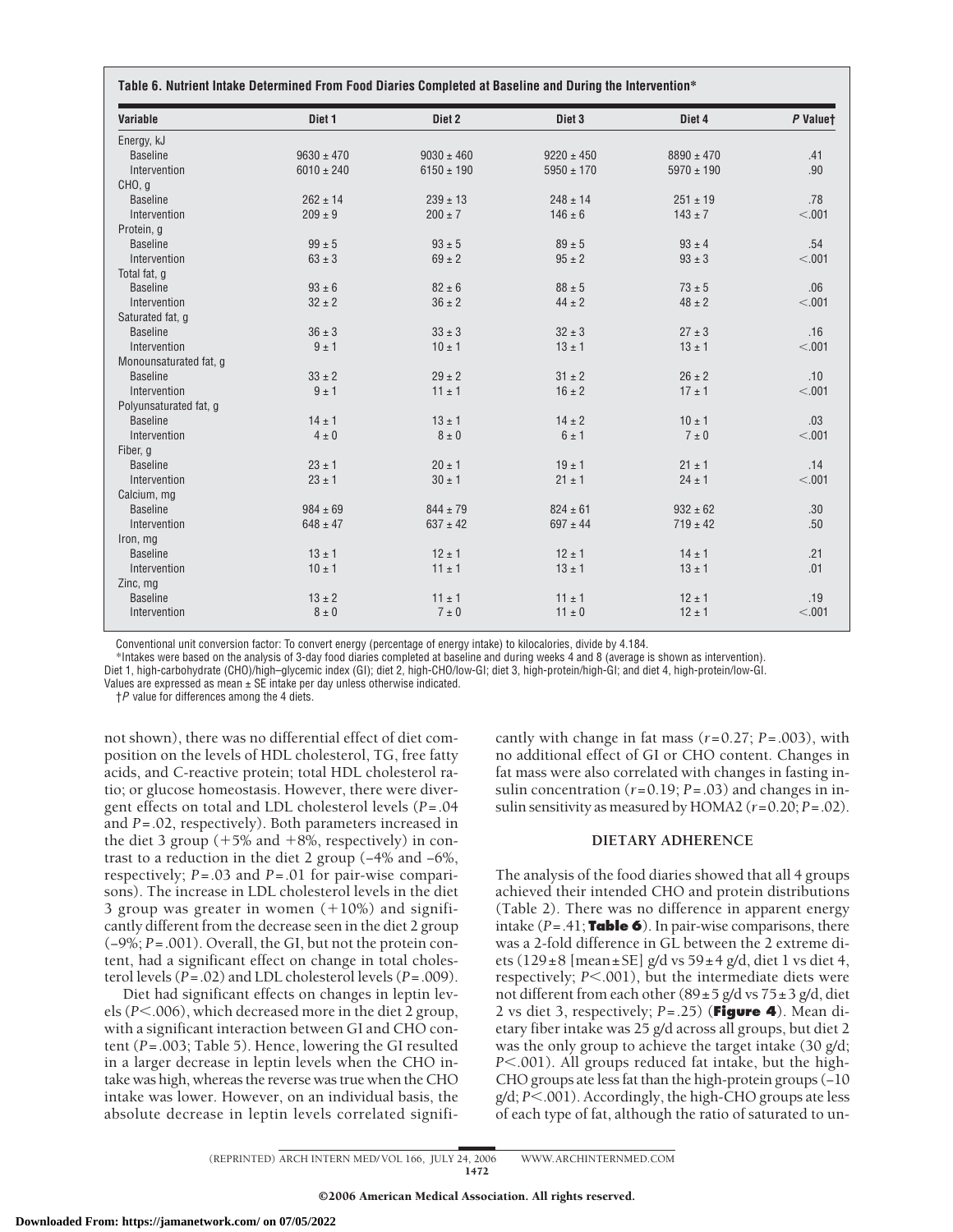

**Figure 4.** Box plot of glycemic load (glycemic index  $[G1] \times$  carbohydrate  $[CHO]$ content) of the 4 diets based on food diaries completed during weeks 4 and 8 of the intervention. Diet 1, high-CHO/high-GI; diet 2, high-CHO/low-GI; diet 3, high-protein/high-GI; and diet 4, high-protein/low-GI.

saturated fatty acids (approximately 0.6) remained constant (Table 6). The cholesterol intake was relatively low in all groups, but the high-protein groups consumed more cholesterol than the high-CHO groups  $(293 \pm 18)$ [mean±SE] mg/d, 239±18 mg/d, 125±10 mg/d, and  $119 \pm 14$  mg/d on diets 1, 2, 3, and 4, respectively; *P*<.001).

# **PROFILE DAYS**

Postprandial glucose and insulin concentrations fluctuated throughout the day as predicted by the calculated GI and GL of the meals (**Figure 5**). The incremental glucose AUC over 10 hours was highest in the diet 1 group  $(315±36$  mmol/L·min) and lowest in the diet 4 group  $(196\pm30 \text{ mmol/L}\cdot\text{min}; P = .02 \text{ for all groups})$ . Similarly, the insulin AUC was highest in the diet 1 group  $(7940 \pm 1160 \text{ pmol/L} \cdot \text{min})$  and lowest in the diet 4 group  $(4340 \pm 800 \text{ pmol/L} \cdot \text{min}; P = .005 \text{ for all groups}).$  The GL



**Figure 5.** Mean plasma glucose (A) and insulin (B) profiles over 10 hours (h) in overweight female subjects after consumption of representative mixed meals for each of the 4 diets. Breakfast was eaten at time 0 (0800 h), the morning snack at 180 minutes (1100 h), lunch at 300 minutes (1300 h), and dinner at 540 minutes (1700 h). Diet 1, high-carbohydrate (CHO)/high–glycemic index (GI); diet 2, high-CHO/low-GI; diet 3, high-protein/high-GI; and diet 4, high-protein/low-GI. Eleven subjects took part in the profile day, with each one consuming each of the 4 diets on 4 separate days. AUC indicates area under the curve. All values are given as means with error bars indicating standard errors. To convert glucose values to milligrams per deciliter, divide by 0.0555; to convert insulin values to microunits per milliliter, divide by 6.945.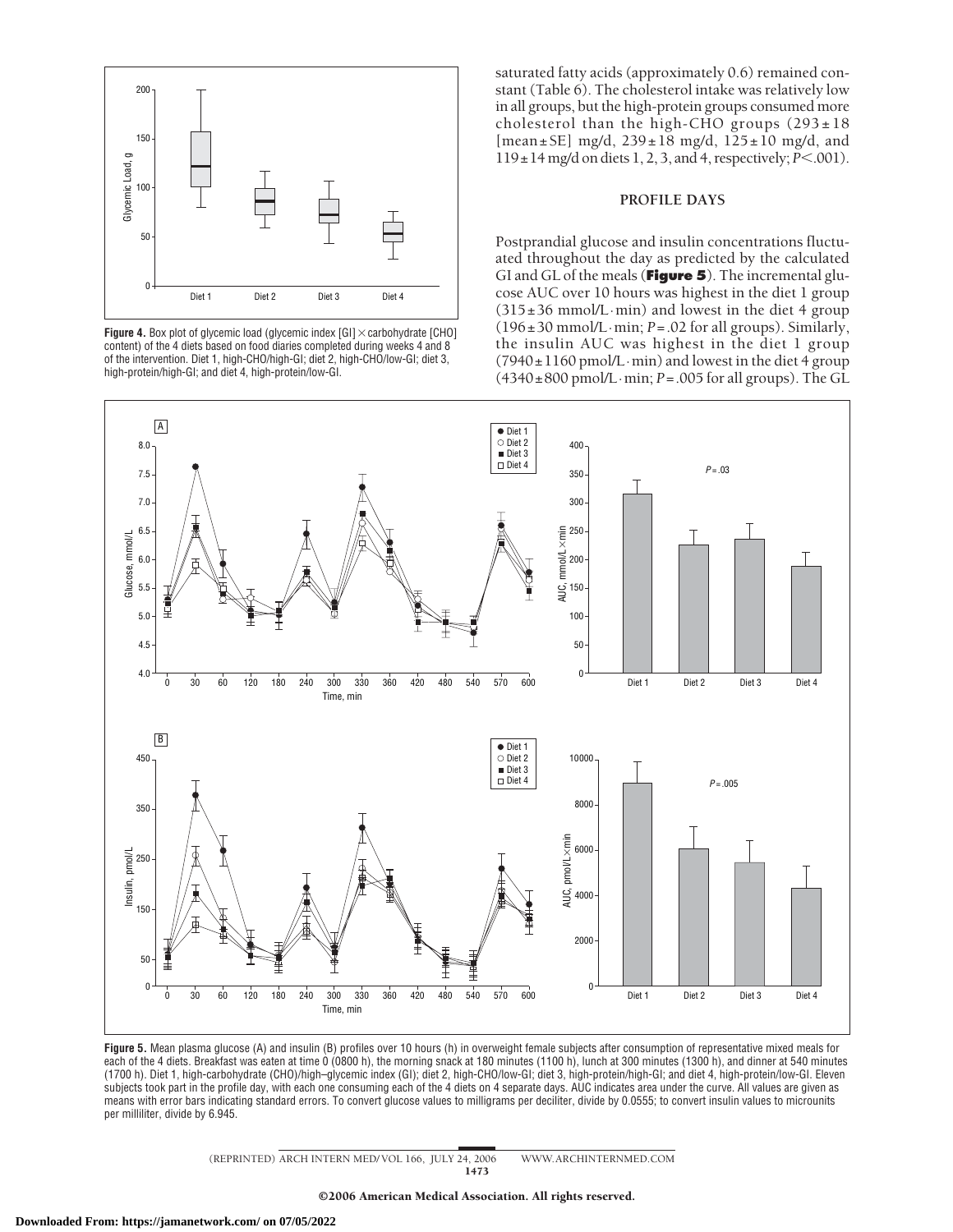was significantly correlated with the blood glucose AUC (*r*=0.35; *P*=.022) and the insulin AUC (*r*=0.35; *P*=.02). Varying the GI had a stronger effect (*P*=.03) on glycemia than varying the protein content (*P*=.05), but protein content had a greater effect on insulinemia (*P*=.002).

# **COMMENT**

The findings of this study suggest that postprandial glycemia and dietary GL may be unrecognized determinants of the effectiveness of energy-restricted diets. The conventional diet (diet 1) was associated with the highest level of postprandial glycemia as well as with the slowest rate of weight loss. Subjects instructed to follow a high-CHO, low-GI (diet 2) or a high-protein, high-GI diet (diet 3) were twice as likely to achieve the clinical goal of a weight loss of 5% or more. In women in particular (n=98), these 2 reduced-GL diets were associated with 80% greater fat loss compared with the conventional low-fat diet (diet 1; *P*.007), without compromising lean mass. The low-GI, high-CHO diet (diet 2), however, produced the best clinical outcomes, reducing both fat mass and LDL cholesterol levels. The high-protein, high-GI diet (diet 3) produced an increase in total and LDL cholesterol concentrations (+8% overall, +10% in women), which contrasted with the decrease in LDL cholesterol concentrations that was seen with both low-GI diets (*P*=.01). The favorable result for diet 2 could not simply be the result of its low-fat content (actual 22% E), because the other high-CHO group also achieved a very low-fat intake (actual 19% E) yet the slowest rate of fat loss. Similarly, the increase in total and LDL cholesterol levels with diet 3 could not be the result of higher fat (actual 27% E) or meat intake, because the subjects on diet 4 ate similar amounts (actual fat 29% E) but showed no unfavorable effects. The changes in cholesterol levels were associated statistically with differences in the GI and not with the protein content (*P*<.009). The diet 2 group achieved a higher fiber intake than the other groups (approximately 7 g more), which may partly account for the favorable result. Soluble fibers intrinsic to legumes and low-GI whole grains (but not to high-GI whole grains) bind dietary cholesterol<sup>20</sup> and may be critical in the context of a high-protein diet.

Our study suggests that dietary GL may be more relevant to women than to men. Women generally lose weight more slowly and display differences in postprandial glucose and fat oxidation, which might influence the rate of fat loss.<sup>21</sup> The GL might also be more important in individuals with hypertriglyceridemia.<sup>11</sup> In this subgroup, the diet with the lowest GL (diet 4) produced the greatest fat loss and improvement in the total HDL cholesterol ratio. In the total group, however, there was no support for the hypothesis that the lowest GL (diet 4) would be associated with the best outcomes. One explanation might be that more "extreme" diets require greater discipline, which often declines over time. Alternately, genetic or metabolic predisposition may need to be taken into account to determine the effectiveness of one diet over another.<sup>19</sup>

The strengths of the study include the study design, number of diets compared simultaneously, large sample size, high continuation rate, high compliance rate, provision of key foods, and detailed and repeated ascertainment of dietary measurements. A particular strength was extensive knowledge of the GI of individual Australian foods.17 Importantly, the day-long profiles confirmed that the 4 diets produced differential postprandial responses, as predicted by their calculated GL, CHO content, and GI. A further strength was that the subjects were free-living young adults who represent an important target for early intervention.

The study has limitations. Diet goals for energy distribution were not met exactly. We cannot discount the effect of these differences on study outcomes. One interpretation could be that the most successful diet was not only low GI but also very low fat (22% E) and higher in fiber (30 g/d). A 12-week period provides no information about the sustainability or long-term effects of the diets on cardiovascular function, exercise tolerance, renal function, or bone health. However, this is a common time frame for a "diet-only" intervention<sup>22</sup>; insufficient weight loss might dictate pharmacological approaches with both expense and adverse effects.

In conclusion, at least in the short term, our findings suggest that dietary GL, and not just overall energy intake, influences weight loss and postprandial glycemia. Moderate reductions in GL appear to increase the rate of body fat loss, particularly in women. Diets based on low-GI whole grain products (in lieu of whole grains with a high GI) maximize cardiovascular risk reduction, particularly if protein intake is high. Reassuringly, this advice can optimize clinical outcomes within current nutrition guidelines, without the concerns that apply to low-CHO diets. Multicenter studies to evaluate weight reduction, weight maintenance, and long-term outcomes, particularly in individuals with established risk factors, are clearly warranted.

#### **Accepted for Publication:** April 12, 2006.

**Correspondence:** Jennie Brand-Miller, PhD, Human Nutrition Unit (G08), University of Sydney, Sydney, New South Wales, Australia 2006 (j.brandmiller@mmb.usyd .edu.au).

**Author Contributions:** Ms McMillan-Price and Drs Petocz and Brand-Miller had full access to all the data and take responsibility for the integrity and accuracy of the data analysis.

**Financial Disclosure:** Ms McMillan-Price and Dr Brand-Miller are coauthors of *The Low GI Diet Revolution* (Marlowe & Co., New York, NY, 2005). Dr Brand-Miller is a coauthor of *The New Glucose Revolution* book series (Hodder and Stoughton, London, England; Marlowe & Co; and Hodder Headline, Sydney, and elsewhere).

**Funding/Support:** This study was supported in part by the National Heart Foundation of Australia and Meat and Livestock Australia.

**Role of the Sponsors:** The funding bodies did not participate in the study design; the collection, analysis, or interpretation of the data; the writing of the manuscript; or the decision to submit the article for publication.

**Acknowledgment:** We thank Stephan Jacob, MD, Abdullah Omari, MD, Paul Nestel, MD, and John Miller, PhD, for comments on the manuscript and Zia Ahmed, MAppSc, for technical assistance.

(REPRINTED) ARCH INTERN MED/ VOL 166, JULY 24, 2006 WWW.ARCHINTERNMED.COM 1474